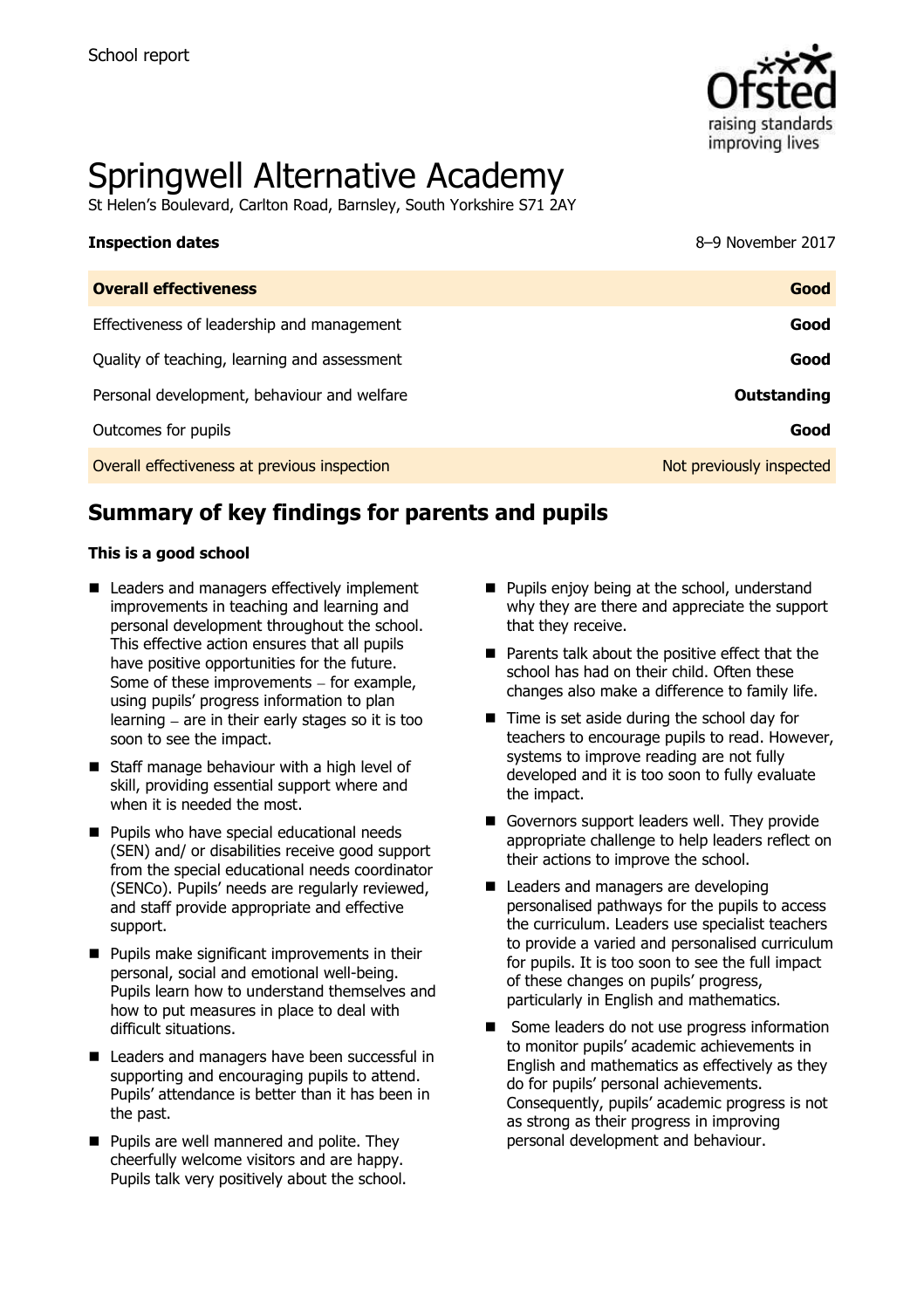

# **Full report**

## **What does the school need to do to improve further?**

- **IMPROVE OUTCOMES FOR All groups of pupils throughout the school by:** 
	- providing them with opportunities to develop and master English, including reading, and mathematics skills across the curriculum
	- providing a more personalised approach for learning, particularly in English and mathematics, and particularly for the most able.
- Develop leaders' skills at all levels by:
	- ensuring that leaders have a good understanding of pupils' information so that they can support teachers to use this information to plan learning that meets the needs of all pupils
	- supporting leaders to track pupils' progress from their starting points, and raising expectations for progress over time
	- enabling leaders to check the impact of professional development opportunities on improving the quality of teaching and learning in the school.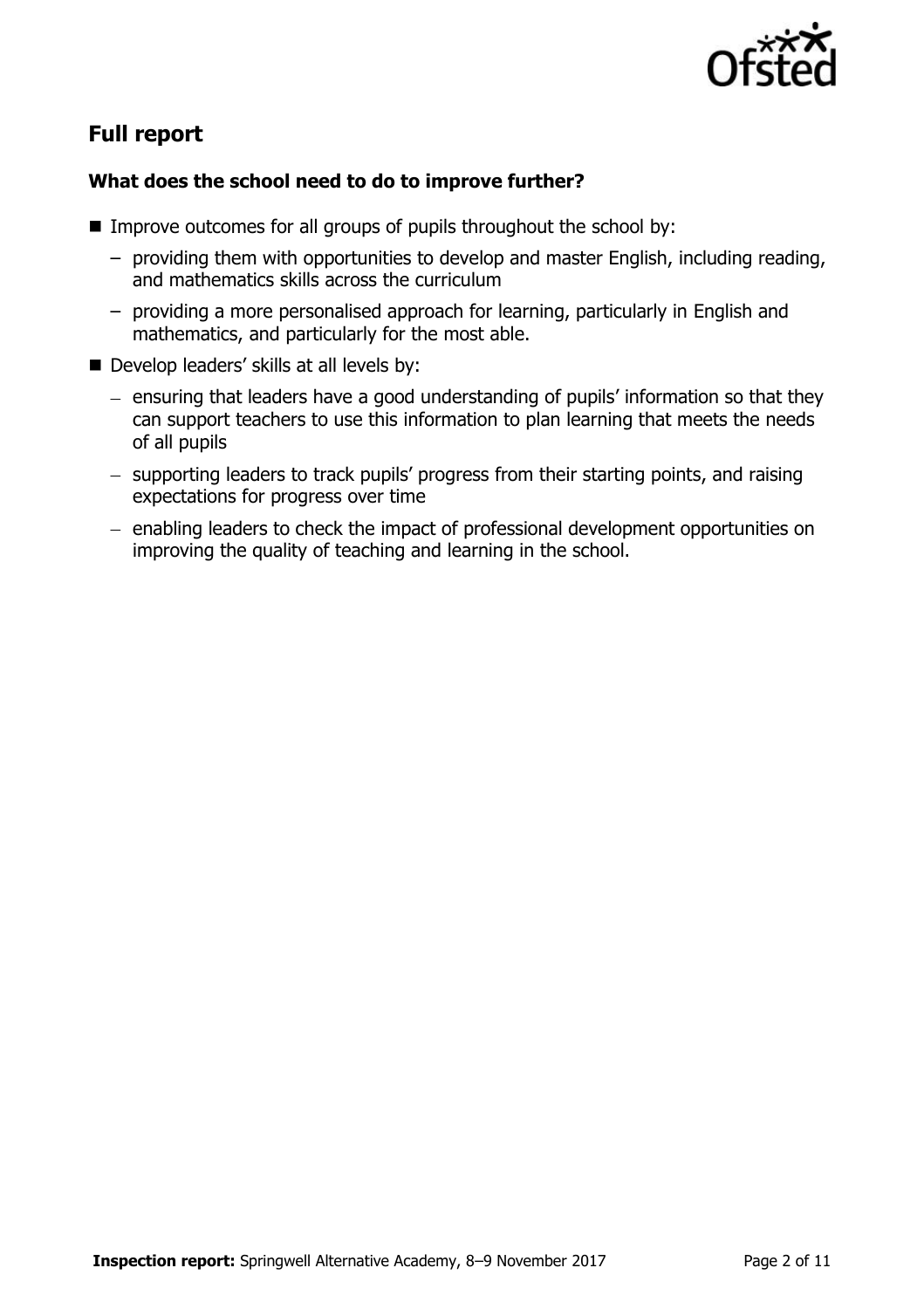

## **Inspection judgements**

#### **Effectiveness of leadership and management Good**

- School leaders have a clear vision for the future and are determined to pursue this relentlessly. Staff are also committed to improving the outcomes for all pupils.
- The trust supports the school well, sharing knowledge and encouraging collaborative working with other specialised settings within the trust. This enables the school to have access to new methods of support and therapies for pupils.
- Leaders encourage staff to build resilience in their pupils by sharing the understanding that it is 'ok to make mistakes'. This allows pupils the freedom to try new ideas without adversely influencing their social and emotional well-being.
- The school works closely and effectively with a variety of outside agencies including social care and health. Systems to support those who have SEN and/or disabilities are thorough and well coordinated.
- Leaders encourage and support numerous experiences for pupils, including cultural performances, art, volunteering, community work and immersive learning. This further broadens the experiences for pupils who attend the school and prepares them well for life in modern Britain.
- Leaders provide high-quality professional development for staff. This supports stability, encourages teamwork and ensures that all staff are working to the same structures and systems. However, leaders do not use information gathered from staff to steer the type of training that is needed.
- Facilities at the main site of the school are of a very high standard. However, this is not always the case in the dispersed pupil referral unit settings where facilities can be limited. Where staff transport pupils to access further facilities across the authority, valuable learning time is lost.
- The support leaders provide to non-specialist teachers does not include how to ensure that pupils are stretched and challenged in their learning. Teachers do not routinely ensure that pupils are appropriately challenged and therefore individual pupils' progress is sometimes limited.
- Leaders generally use funding for pupils who are disadvantaged effectively. However, leaders' checks on the impact of some of the areas of the spending are not currently effective so the impact is not clear.
- The sports premium is used effectively. Staff receive training to extend the curriculum in a positive, engaging and enjoyable way. Pupils have opportunities to play competitively and have access to high-quality resources enabling them to further develop their social, emotional and physical skills.
- There is a wide variety of choice in the curriculum, giving pupils opportunities to experience different subjects. The choice of subjects available depends on the skills of the staff and therefore can change when there are staff changes. Currently, there is little science offered at key stage 3 and key stage 4.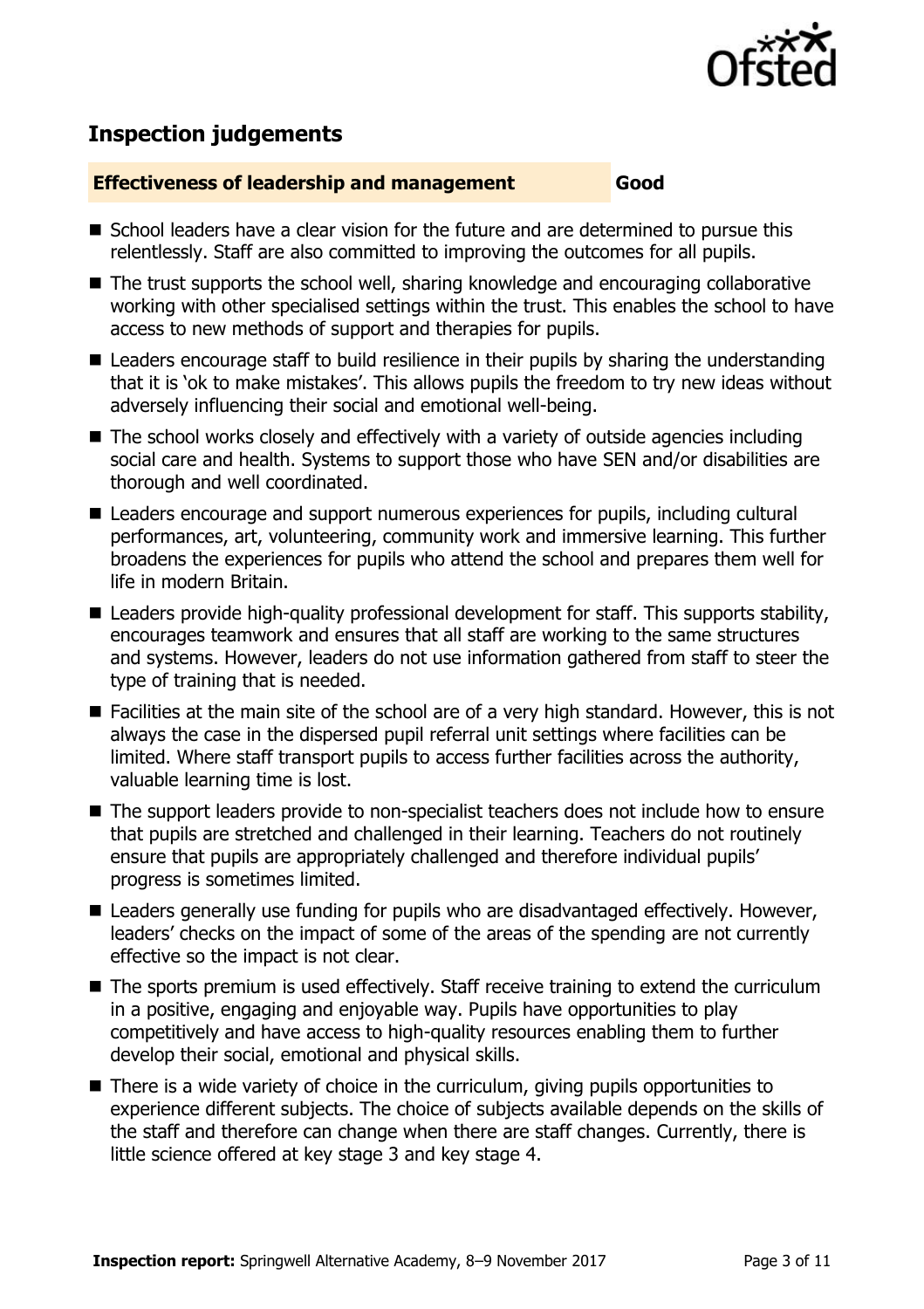

#### **Governance of the school**

- Governors are committed to the school and are keen to encourage all pupils to be the best that they can.
- Governors have a wide range of experience and are knowledgeable about the school. They visit regularly and have a clear understanding about the additional needs pupils have.
- Leaders of the school provide governors with limited information about the progress of pupils. This does not allow governors to question leaders with enough rigour.

## **Safeguarding**

- $\blacksquare$  The arrangements for safeguarding are effective.
- Leaders ensure that safeguarding is given priority and structures and systems are fully in place. Staff are aware of the importance of safeguarding and regular training takes place to provide updates on the current statutory requirements, including the 'Prevent' duty. This training ensures that staff are aware of the risks of extremism and radicalisation so that appropriate measures can be taken to keep pupils safe and secure.
- Support for families is an important part of the work that takes place at the school. Families feel that by working together they can make more of an impact on their child's safety and well-being.

#### **Quality of teaching, learning and assessment Good**

- The overall quality of teaching is good. Where some areas are weaker, leaders recognise this and address it swiftly.
- Specialist staff are in place for some subject areas. This allows a greater breadth of experiences for pupils and enables them to access a wider variety of courses and qualifications.
- Teachers use high-quality questioning to check pupils' understanding during lessons and to encourage pupils to extend their learning. This is particularly the case in key stage 1 and key stage 2 where it has greater impact and encourages pupils to think carefully.
- $\blacksquare$  Pupils are willing to try new things, particularly in key stages 3 and 4 and when they have support in place. Staff support and encourage pupils to learn from mistakes, building resilience and self-confidence. 'This school is the best and it's what every kid needs', was the view of one pupil. This view was strongly supported by others.
- $\blacksquare$  Staff have positive and mutually respectful relationships with pupils. Through this, pupils are encouraged to work with their teachers to achieve the best possible outcomes.
- The school provides high-quality resources to allow those pupils with additional and more complex needs to access all areas of the curriculum such as the quiet room, personal learning spaces and sensory devices.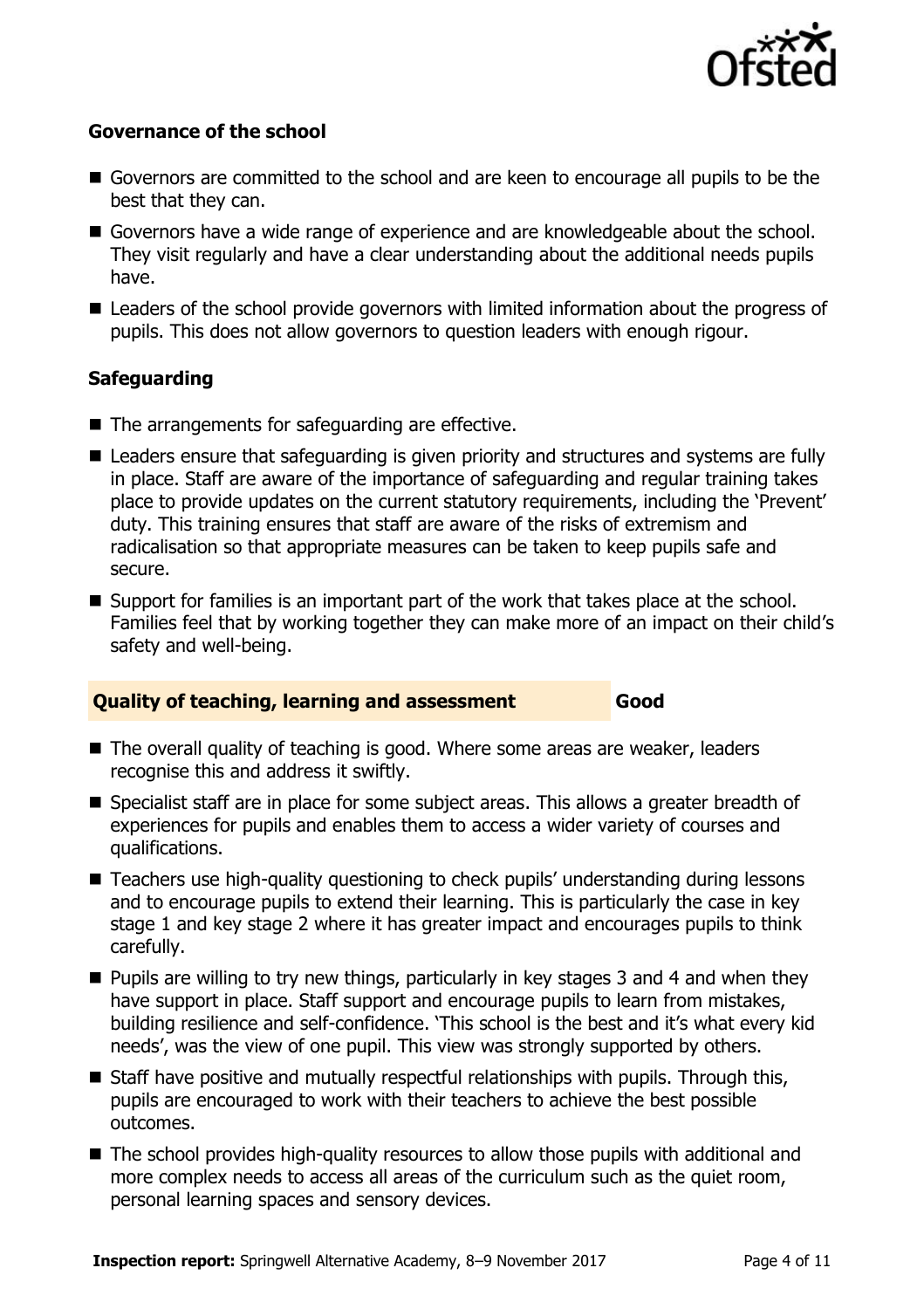

- **Pupils in key stages 3 and 4 work hard to gain appropriate qualifications to progress to** the next stage of their education, employment or training.
- Teachers carry out research projects, for example finding calming music for pupils to work to, as part of their professional development. The results of some of these projects are put into practice and where this happens a positive impact can be seen on pupils' progress and behaviour.
- **Pupils are quick to learn and behave well when lessons are practical and interactive.** This is clear to see in the primary stages of the school.
- Good-quality support is available but on occasion staff do not encourage pupils enough to become independent learners. This sometimes leads to an over-reliance on staff.
- Teachers do not always use assessment data effectively to accurately plan and teach personalised lessons. On occasion, some pupils wait for others to catch up or are given further work at the same level to complete. This limits the progress pupils make, particularly the most able pupils.

#### **Personal development, behaviour and welfare <b>COULTS** Outstanding

#### **Personal development and welfare**

- The school's work to promote pupils' personal development and welfare is outstanding
- Staff use positive interventions to avoid disruption of learning. Pupils learn to accept this help quickly and others ignore possible distractions.
- The school's analysis of pupils' needs is thorough and leaders implement accurate strategies to support the personal development of pupils. A wide variety of therapies and interventions are used to moderate behaviour and support social and emotional development.
- Relationships between staff and pupils are secure and strong. A culture of mutual respect exists. Pupils fully appreciate the support they receive.
- **Pupils participate well in school life. They recognise the change in themselves that is** brought about by the teacher's knowledge and understanding of their individual needs. Pupils' views of their personal development are positive.
- Staff plan social and structured playtimes well. Staff participate fully with pupils throughout the full school day, modelling excellent behaviour and interactions with others.
- **Pupils feel safe and staff teach them how to keep themselves safe in the community** and online. Staff accurately identify areas of concern and measures are put in place to provide extra information and support.
- $\blacksquare$  The provision for the health and safety of pupils and staff is good. Protective clothing and equipment are available for all activities that require them and are kept in good repair.
- **Pupils have a positive attitude to learning and wish to succeed. They understand that** small measures of success in their personal development and self-moderation receive appropriate celebration and praise.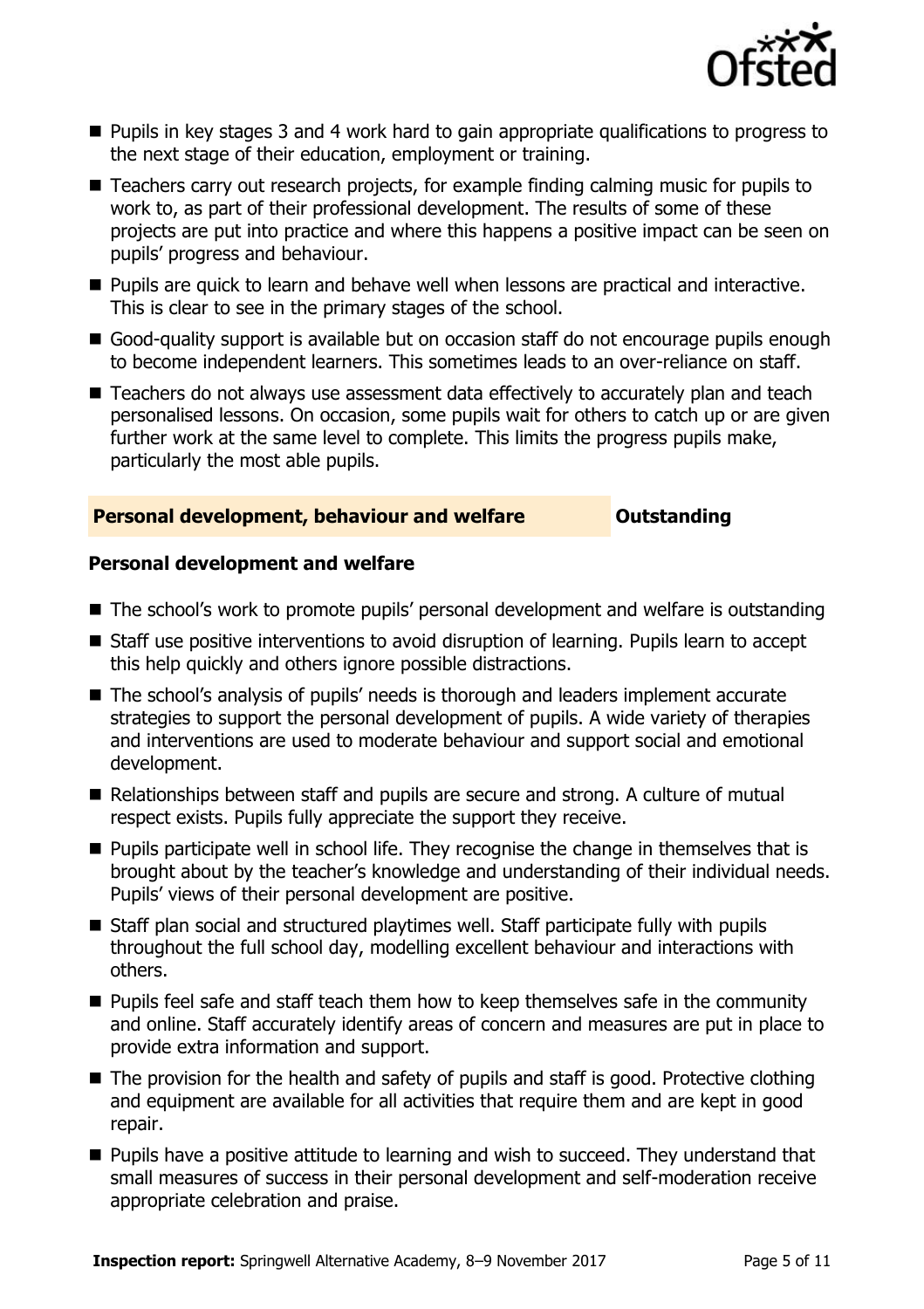

- **Pupils understand the importance of healthy eating and how to keep themselves fit and** well. They make positive choices and can explain their choices.
- The alternative provision provides pupils with additional support when choosing a career. The alternative provision enables pupils to experience practical tasks in a safe and controlled environment.
- Leaders provide good-quality careers advice. Advice is available for key stage 3 pupils and is supported by the personal, social, health and economic curriculum.
- **Pupils are polite and respectful to staff, each other and visitors. They wear their** uniforms with pride and are proud of their school.
- A number of pupils take the opportunity to volunteer in the community, as part of working towards their Duke of Edinburgh's Bronze Award.

## **Behaviour**

- $\blacksquare$  The behaviour of pupils is outstanding.
- Staff are highly skilled in managing very challenging behaviour, knowing when to intervene and when to use a variety of de-escalation techniques.
- **Pupils respect each other and show understanding of the difficulties that they have** each faced in their previous schools.
- Low-level disruption happens rarely and when it does occur it is dealt with quickly and expertly by staff. Little learning time is lost and pupils learn to ignore the inappropriate behaviour of others.
- Instances of bullying behaviour occasionally occur and, when they do, staff deal with them quickly and expertly. Pupils do not feel that there are any issues surrounding bullying at the school. 'No one's a bully. We wouldn't like it. Some people can be mean when they are new but after a while they learn the right thing to do.'
- Staff use restorative practice well and all pupils understand that their actions will always have a consequence. Data relating to significant incidents in behaviour show a year-on-year improvement. Similarly, the number of fixed-term exclusions is also reducing.
- Leaders and staff work tirelessly to improve the attendance of pupils. Thorough systems are in place and work with parents and pupils takes place regularly. All pupils at the school have significantly improved their attendance in comparison with their previous educational setting.
- **Pupils attend the alternative provision regularly and their enjoyment of the practical** aspects enables them to display appropriate behaviour. Pupils are enthusiastic about their learning at the alternative provision.

#### **Outcomes for pupils Good**

■ Outcomes for pupils are improving and pupils are making better progress. Key stage 4 pupils achieve a variety of qualifications which enable them to move on to their next place of education, employment or training (EET).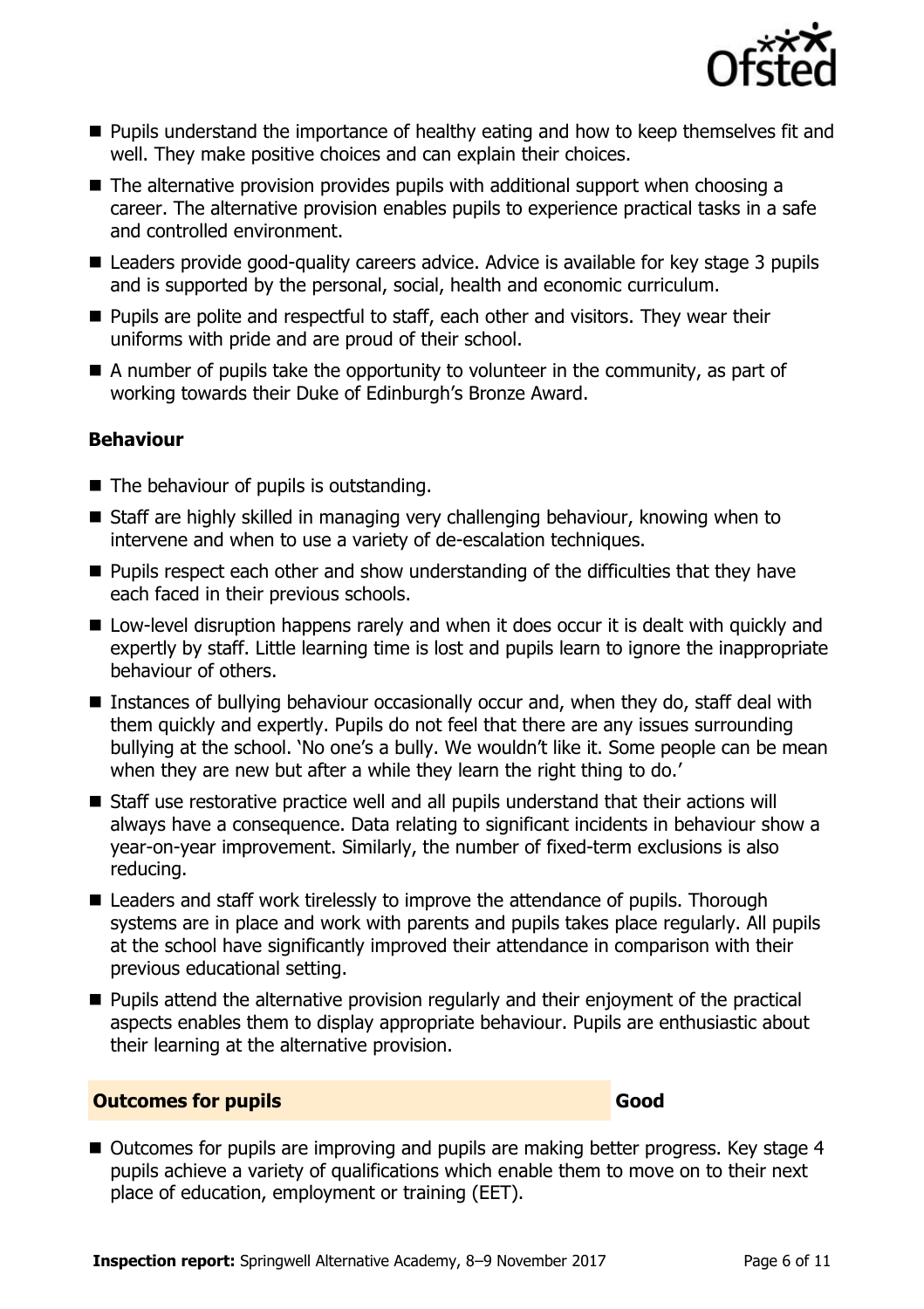

- All groups of pupils make expected progress with no groups making less than expected progress overall.
- Attainment is very low for most pupils on entry. Many years of disillusionment, frequent managed moves between schools, difficult home lives and a lack of support have led to significant periods of time out of education. It is not uncommon for pupils to be up to five years behind their peers academically. Despite this, there are positive signs of improvement and pupils are beginning to attain better because of the actions of the school.
- Targeted support from a specialist member of staff has helped ensure that transitions and preparation for EET are strong. This support continues after pupils leave and ensures that they are in the right place and continue to receive support as they progress into Year 12.
- Staff fully support pupils' social, emotional and mental health needs. Pupils have many strategies to enable them to cope with their difficulties because leaders ensure that this is a priority.
- Academic outcomes for pupils are not as strong as the outcomes from their personal development. This is because leaders do not place as much emphasis on the academic aspects of pupils' education.
- Regular, well-supported lessons in English and mathematics enable pupils to develop their confidence. However, the wider curriculum lacks opportunities for pupils to practise these skills regularly.
- Activities such as 'drop everything and read' are helping to change pupil's attitudes to reading. However, reading is not yet embedded throughout the school and the reading curriculum requires further development to measure the impact of new initiatives.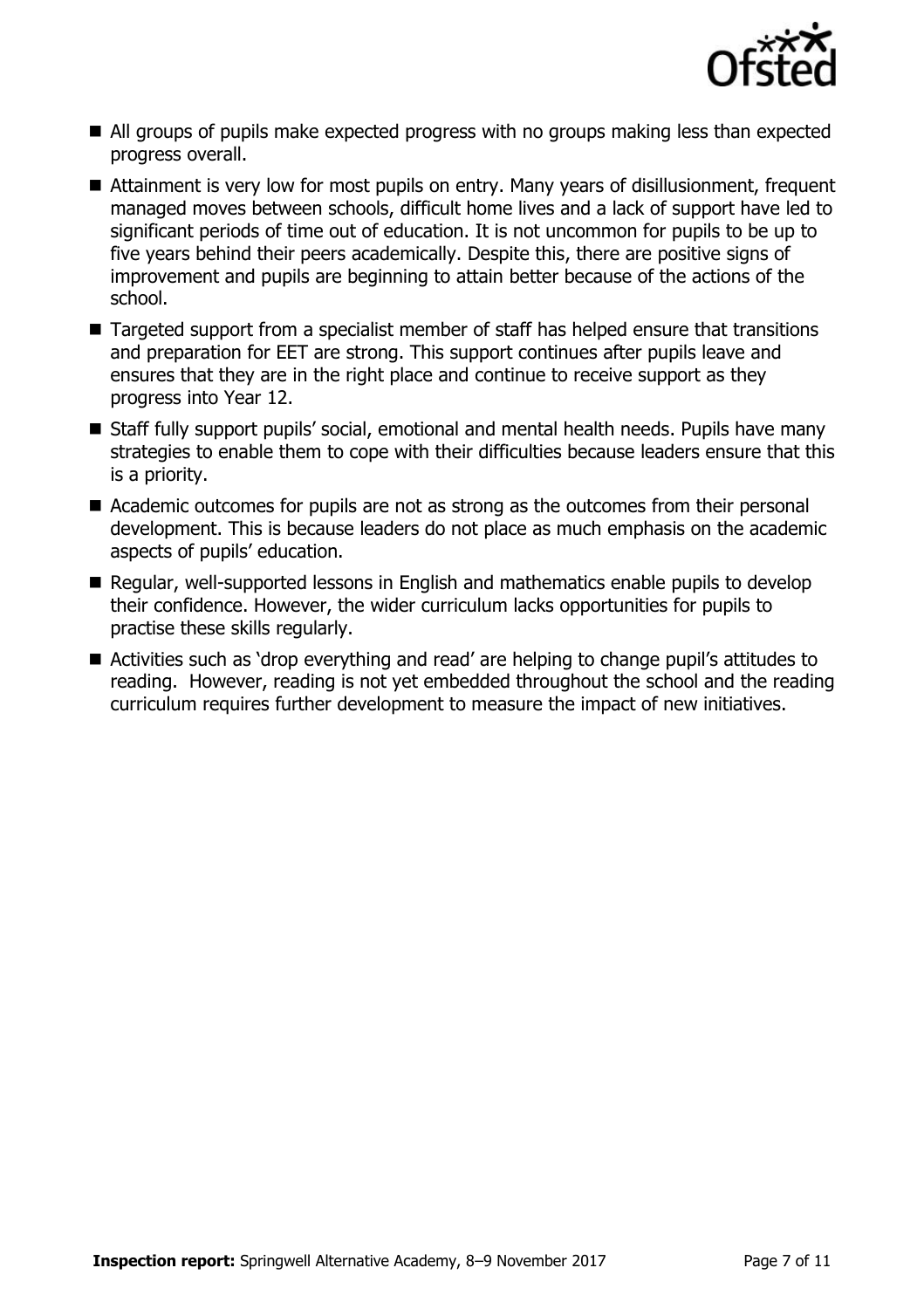

# **School details**

| Unique reference number | 141564          |
|-------------------------|-----------------|
| Local authority         | <b>Barnsley</b> |
| Inspection number       | 10036406        |

This inspection was carried out under section 8 of the Education Act 2005. The inspection was also deemed a section 5 inspection under the same Act.

| Type of school                      | Pupil referral unit                     |
|-------------------------------------|-----------------------------------------|
| School category                     | Academy alternative provision converter |
| Age range of pupils                 | 4 to 16                                 |
| Gender of pupils                    | Mixed                                   |
| Number of pupils on the school roll | 110                                     |
| Appropriate authority               | The Wellspring Trust                    |
| Chair                               | <b>Ben Finley</b>                       |
| <b>Executive principal</b>          | David Whitaker                          |
| Telephone number                    | 01226 291 133                           |
| Website                             | www.springwelllearningcommunity.co.uk   |
| <b>Email address</b>                | springwell@springwellacademies.co.uk    |
| Date of previous inspection         | Not previously inspected                |

## **Information about this school**

- The school meets requirements on the publication of specified information on its website.
- The school complies with Department for Education guidance on what academies should publish.
- Springwell Alternative Academy is a dispersed pupil referral unit for pupils who have social, emotional and mental health needs, including associated difficulties and learning difficulties.
- $\blacksquare$  The school is part of the Wellspring Trust.
- The school can support up to 120 pupils, aged between 5 and 16.
- The school operates over eight sites and uses a small number of alternative providers on a part-time basis.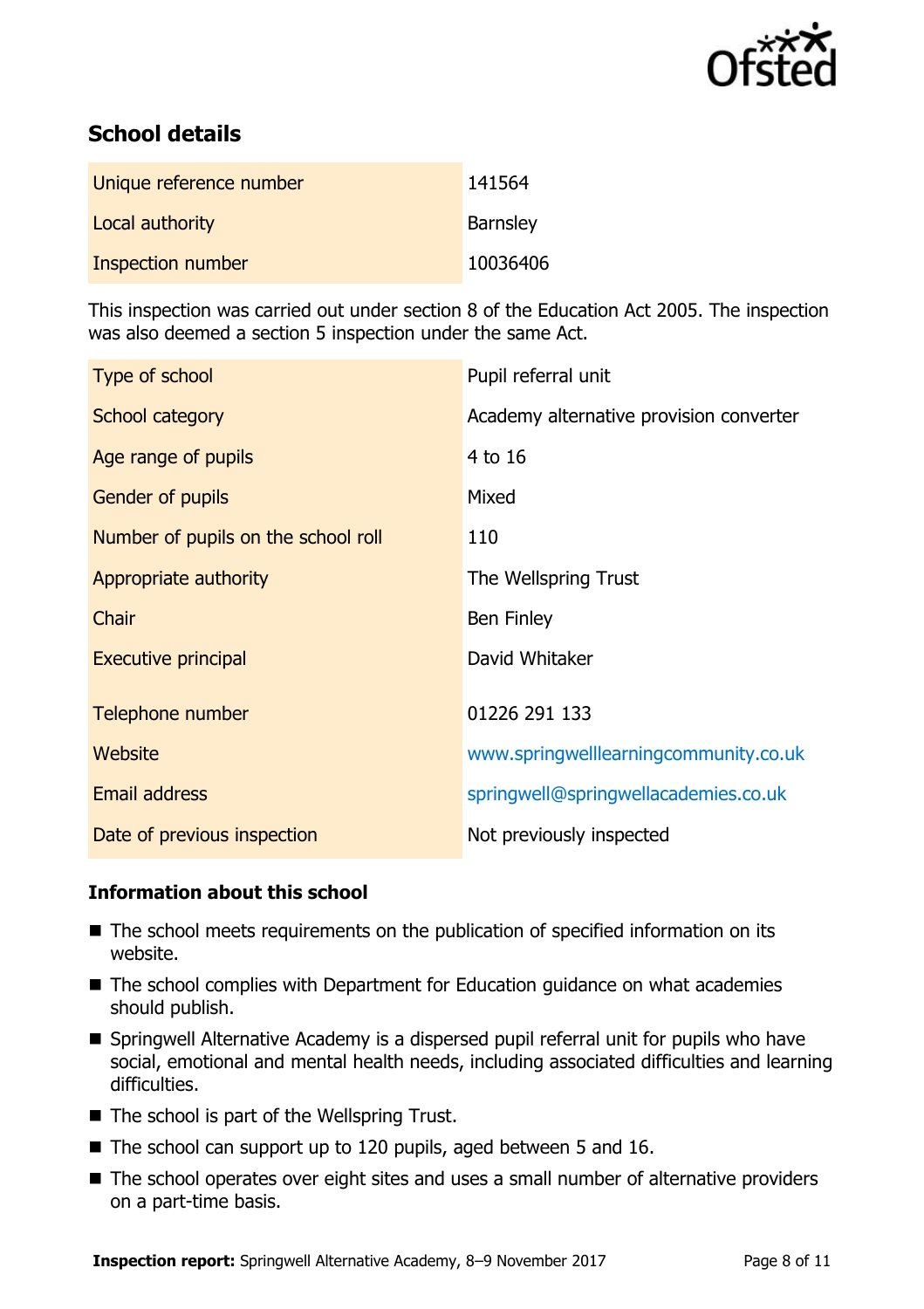

- Many pupils arrive at the school in key stage 4 and the aim is to prepare them fully for gaining qualifications and transition to their next stage of EET.
- The proportion of pupils receiving free school meals is well above the national average.
- $\blacksquare$  The school uses three alternative providers Elite Training, Dearne Valley Personal Development Centre and ITC.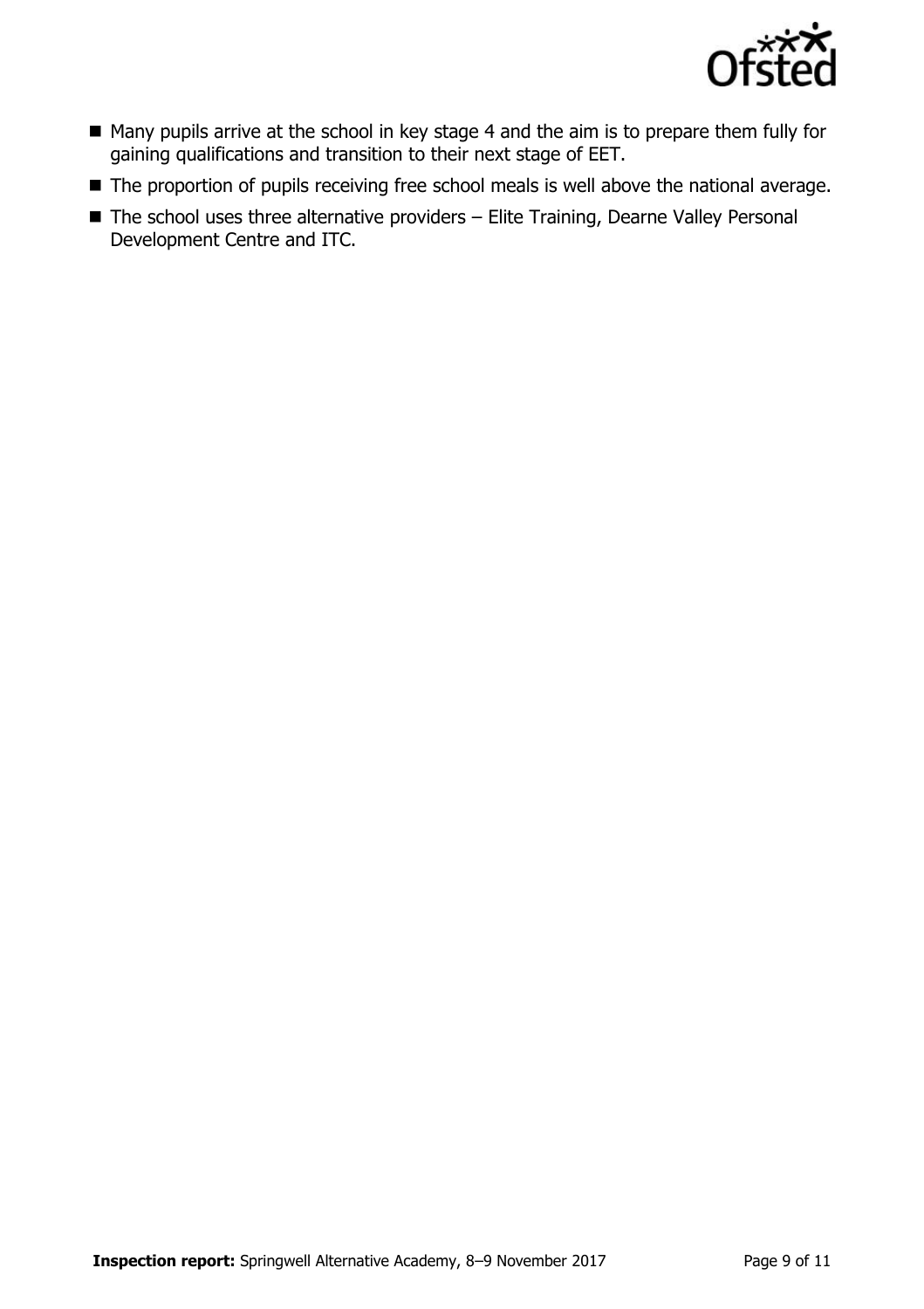

## **Information about this inspection**

- The inspectors observed learning, some with school leaders.
- **Inspectors visited four pupil referral unit sites and one alternative provider Elite** training.
- Inspectors examined a large selection of pupils' work and saw many different activities that were taking place.
- Inspectors scrutinised the arrangements for safeguarding including checking records and other data ensuring that the school is keeping the pupils safe.
- $\blacksquare$  Meetings were held with the executive principal, the principal, vice principals, middle leaders, the SENCo, teachers, support staff, parents and pupils. Meetings were also held with the chair of the governing body, a representative from the local authority and a representative from the school trust.
- Inspectors considered the views of 49 members of staff who responded to Ofsted's online survey.
- Too few parents responded to Ofsted's online questionnaire, Parent View. However, inspectors took account of the responses in the school's own survey and the comments made by parents whom they spoke with.

#### **Inspection team**

| Sara Roe, lead inspector | <b>Ofsted Inspector</b> |
|--------------------------|-------------------------|
| <b>Gina White</b>        | Her Majesty's Inspector |